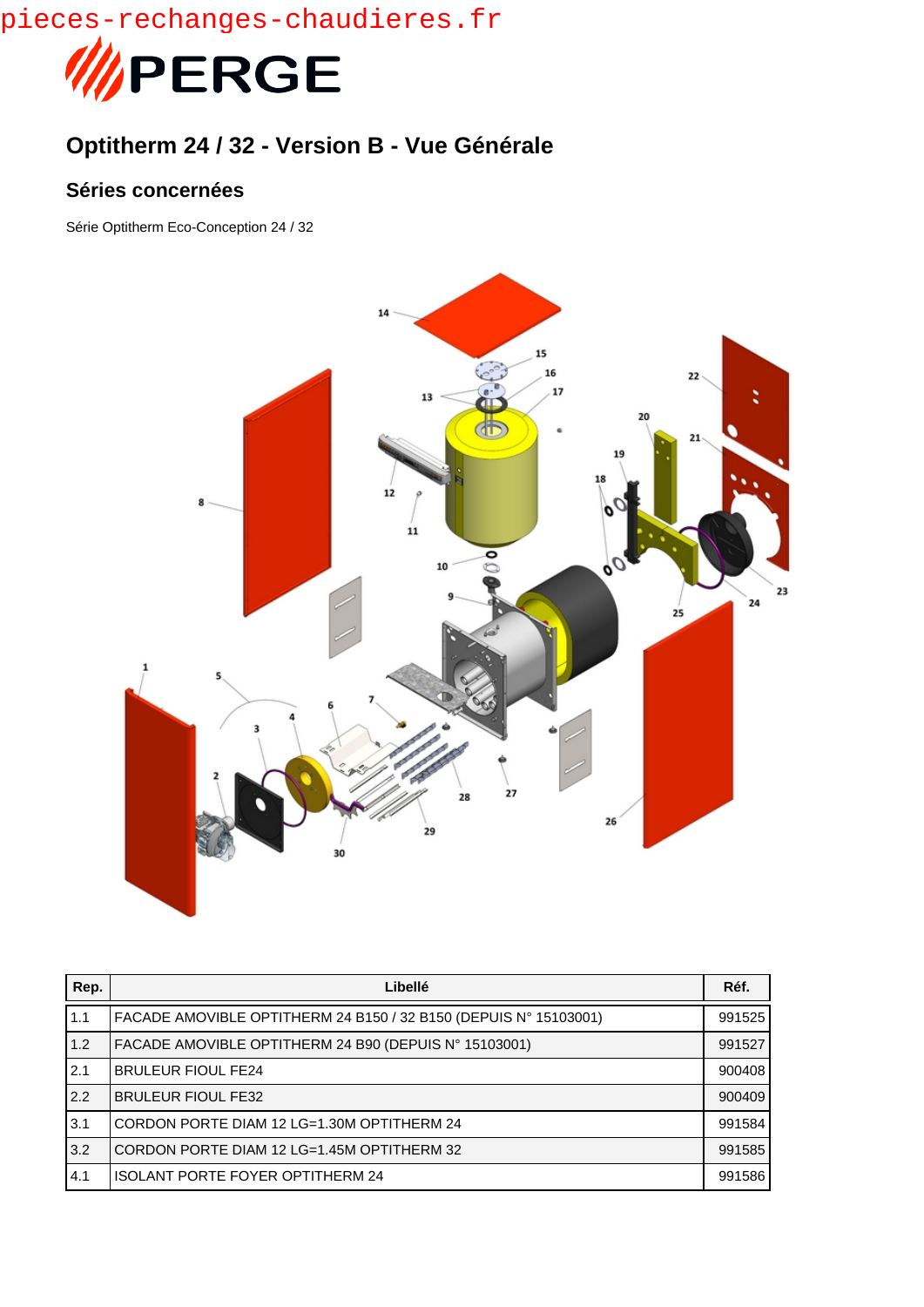

| 4.2            | <b>ISOLANT PORTE FOYER OPTITHERM 32</b>                                                                          | 991587 |
|----------------|------------------------------------------------------------------------------------------------------------------|--------|
| 5.1            | PORTE FOYER COMPLETE OPTITHERM 24                                                                                | 991588 |
| 5.2            | PORTE FOYER COMPLETE OPTITHERM 32                                                                                | 991589 |
| 6.1            | CHICANE 4EME PARCOURS OPTITHERM 24                                                                               | 991590 |
| 6.2            | CHICANE 4EME PARCOURS OPTITHERM 32                                                                               | 991591 |
| $\overline{7}$ | <b>VIDANGE OPTITHERM</b>                                                                                         | 991592 |
| 8.1            | PANNEAU LATERAL (COTE GAUCHE) OPTITHERM 6.XX B 2015 (24B / 32B : DEPUIS N°<br>15103001 - 24B90 : AU N° 16033009) | 991510 |
| 8.2            | PANNEAU LATERAL (COTE GAUCHE) OPTITHERM 24 B90 (DEPUIS N° 16033010)                                              | 991634 |
| 8.3            | PANNEAU LATERAL (COTE GAUCHE) OPTITHERM 24 B150 / 32 B150 (INACTIF)                                              | 991636 |
| 9              | JOINT TORIQUE R26 (Q=3) BALLON 5.90/6.150                                                                        | 990630 |
| 10             | JOINT COLLECTEUR INFERIEUR OPTI 5-6                                                                              | 991036 |
| 11             | PURGEUR ORIENTABLE 1/2M                                                                                          | 991528 |
| 12.1           | TABLEAU ELECTRIQUE EQUIPE OPTITHERM 24-32 B150 (VOIR COMPOSANTS DANS<br><b>VUE DETAILLEE)</b>                    | 991606 |
| 12.2           | TABLEAU ELECTRIQUE EQUIPE OPTITHERM 24 B90 (VOIR COMPOSANTS DANS VUE<br>DETAILLEE)                               | 991607 |
| 13.1           | TRAPPE DE VISITE BALLON INOX 90L + JOINT                                                                         | 991262 |
| 13.2           | TRAPPE DE VISITE BALLON INOX 150L + JOINT                                                                        | 991318 |
| 14.1           | CAPOT OPTITHERM 6.XX 2015 (DEPUIS N° 15103001)                                                                   | 991534 |
| 14.2           | CAPOT OPTITHERM 5.25 2015 (Du Nº 15103001 AU Nº 16033009)                                                        | 991533 |
| 14.3           | CAPOT OPTITHERM 24 C / 24 B90 (DEPUIS N° 16033010)                                                               | 991638 |
| 14.4           | CAPOT OPTITHERM 32 C / 24 B150 / 32 B150 (INACTIF)                                                               | 991639 |
| 15             | CONTRE BRIDE RENFORT BALLON INOX 90-150L                                                                         | 991891 |
| 16             | JOINT TRAPPE VISITE BALLON INOX                                                                                  | 991228 |
| 17.1           | BALLON 90L INOX + JOINTS x.25/6.35/24/32 (LIVRE AVEC JOINT ET JOINTS TORIQUES)                                   | 991350 |
| 17.2           | BALLON 150L INOX + JOINTS x.25/6.35/24/32 (LIVRE AVEC JOINT ET JOINTS<br><b>TORIQUES)</b>                        | 991351 |
| 18             | JOINT COLLECTEUR SUPERIEUR DUOTHERM OPTI 5-6                                                                     | 990594 |
| 19             | <b>COLLECTEUR OPTITHERM</b>                                                                                      | 991604 |
| 20             | ISOLANT COLLECTEUR OPTITHERM                                                                                     | 991605 |
| 21.1           | ARRIERE OPTITHERM 6.25 2015 (DEPUIS N° 15103001 AU 16033009)                                                     | 991524 |
| 21.2           | ARRIERE OPTITHERM 6.35 2015 (DEPUIS N° 15103001 AU 16033009)                                                     | 991608 |
| 21.3           | ARRIERE OPTITHERM 24 B90 (DEPUIS N° 16033010)                                                                    | 991642 |
| 21.4           | ARRIERE OPTITHERM 24 B150 (INACTIF)                                                                              | 991643 |
| 21.5           | ARRIERE OPTITHERM 32 B150 (INACTIF)                                                                              | 991644 |
| 22.1           | ARRIERE HAUT OPTITHERM 6.XX B 2015 (DEPUIS N° 15103001)                                                          | 991523 |
| 22.2           | ARRIERE OPTITHERM 5.25 B 2015 (Du N° 15103001 AU N° 16033009)                                                    | 991603 |
| 23.1           | BUSE DE FUMEE + CORDON OPTITHERM 5.25 / 6.25                                                                     | 990659 |
| 23.2           | BUSE DE FUMEE + CORDON OPTITHERM 6.35                                                                            | 990660 |